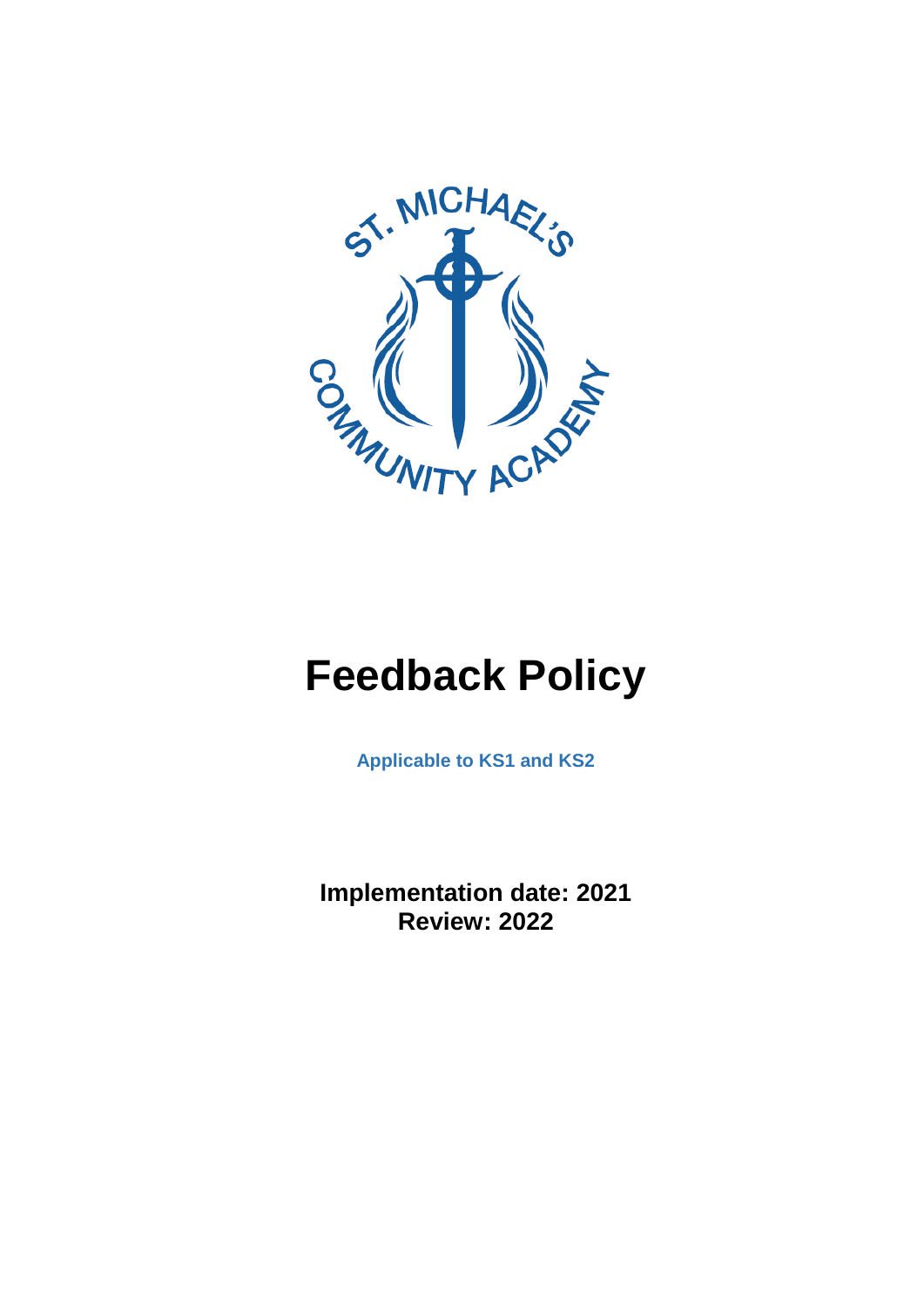## **FEEDBACK POLICY**

## **1.) PURPOSE**

**Providing feedback of a high quality is central to our commitment to ensuring that children get the best possible education whilst at St. Michael's.** 

**High quality feedback is consistently listed by the Education Endowment Foundation (EEF) as being one of the most effective aspects of pedagogy, with the potential to add as much as 8 months of additional progress to pupils who regularly experience it.**

## **The EEF Toolkit defines feedback as:**

*"… information given to the learner or teacher about the learner's performance relative to learning goals or outcomes. It should aim towards (and be capable of producing) improvement in students' learning. Feedback redirects or refocuses either the teacher's or the learner's actions to achieve a goal, by aligning effort and activity with an outcome. It can be about the output of the activity, the process of the activity, the student's management of their learning or self-regulation, or them as individuals (which tends to be the least effective). This feedback can be verbal or written, or can be given through tests or via digital technology. It can come from a teacher or someone taking a teaching role, or from peers…"*

## **There are many positive reasons why we provide written and verbal feedback on children's work:**

- Checking and assessing pupils' responses to learning tasks
- Making decisions about what we/they need to do next
- Acknowledging and valuing children's efforts
- Celebrating success and gathering information about achievement
- Setting targets that enable the pupil to improve his/her learning
- Identifying children who may need intervention or additional support
- Giving guidance on how a child might improve in future
- Ensuring that pupils and parents are aware that a pupil's work is carefully monitored and assessed in order to plan future programmes of work
- Informing planning to identify aspects of work which may need repeating or clarifying, reinforcing or enriching
- Meeting statutory assessment requirements
- Constructing meaningful reports on pupils' achievements in school including Foundation Stage and National Curriculum assessments
- Informing parents, pupils and other agencies
- Enabling informed judgements about school attainment trends

## **2.) PRINCIPLES**

- Feedback provided to children should be regular and frequent, with the aim of helping children to improve their learning.
- Feedback to children about their work can have different purposes at different times and can be either **written** or **verbal**. Each type of feedback can also be given by use of **digital technology** using the child's iPad in Years 2-6.
- Feedback should not confuse *attainment* with *achievement*. The emphasis in teacher's marking should be on a child's **achievement / progress during the lesson**.
- Feedback should not impact on the work/life balance of staff.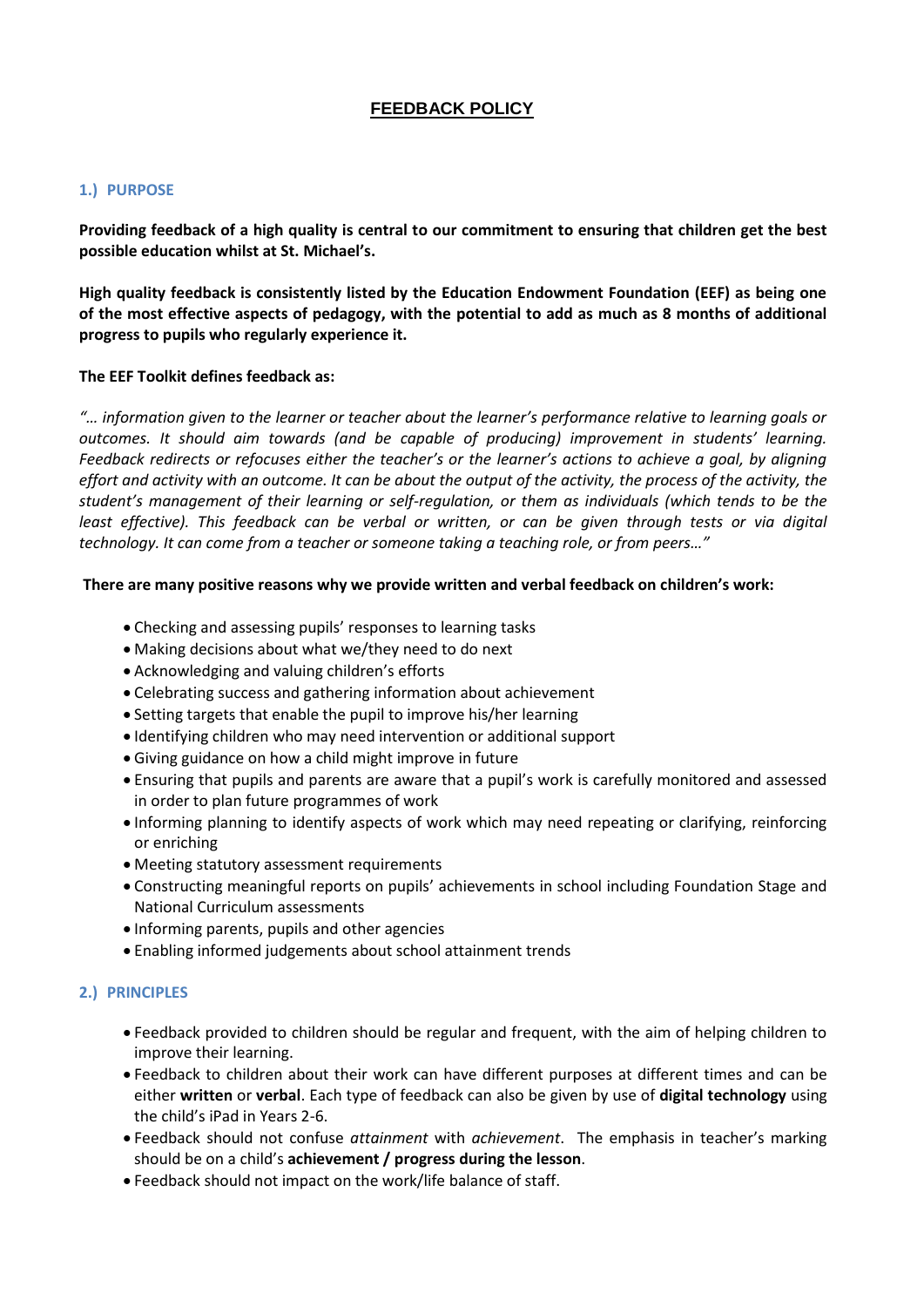## **3.) MARKING**

**Marking is a form of written feedback and must follow the formats described below in Maths and English:**

- When writing in pupils' books, or adding comments to their electronic work, the teacher will use a **blue** pen/font to mark.
- Teaching assistants or student teachers will use a **purple** pen/font.
- Pupils will use a **green** pen.
- Staff will keep a feedback journal in which to record/refer to any relevant notes/reminders that need to be made during each week's marking cycle.

## **(i) Deep Marking:**

Deep marking will provide *detailed* feedback to the pupil as to how they have achieved in the lesson and may include **additional comments or questions designed to challenge, extend or promote further thinking**.

Every pupil is expected to receive this type of marking of their work *at least once per week*. Some pupils may receive feedback through deep marking more often than this if it is appropriate, with teachers encouraged to use their professional judgement.

Deep marking may either take place in their physical exercise book or, for pupils in Y2 upwards, it can be done **electronically** on a piece of work that has been submitted via **Showbie**.

## **(ii) Live Feedback:**

Live feedback is given by a member of staff whilst the child is actually doing their work. Teachers working with **guided groups** will signify this by labelling pupil work, whether it be in physical or electronic form, with a 'stick-man' at the top of the page.

The benefit of live feedback is that pupils' work is being corrected in real time and their learning developed through focused questioning and appropriate challenge. Teachers may also make simple annotations in the form of modelling, prompting, correcting etc.

If working electronically, it is possible that the live feedback may also be recorded and attached to the child's work so that it can be accessed again at a later point (this is different to verbal feedback being attached *after* the work has been handed in).

Pupils should take part in *one guided session per week*. This type of session may be more frequent if there is regular TA support available.

**Pupils' work must be initialled at the bottom by the adult working with them during that particular lesson.**

## **(iii) Light Marking**

Light marking is to be done to the learning objective only. This will usually be done electronically to provide feedback for work that has been shared on Showbie. The school has a simple system of Emojii's that are electronically attached to pupils' work.

#### **There will be three possible actions following this marking:**

**Acknowledge and stamp/attach emoji:** This is to show that the learning objective has been met.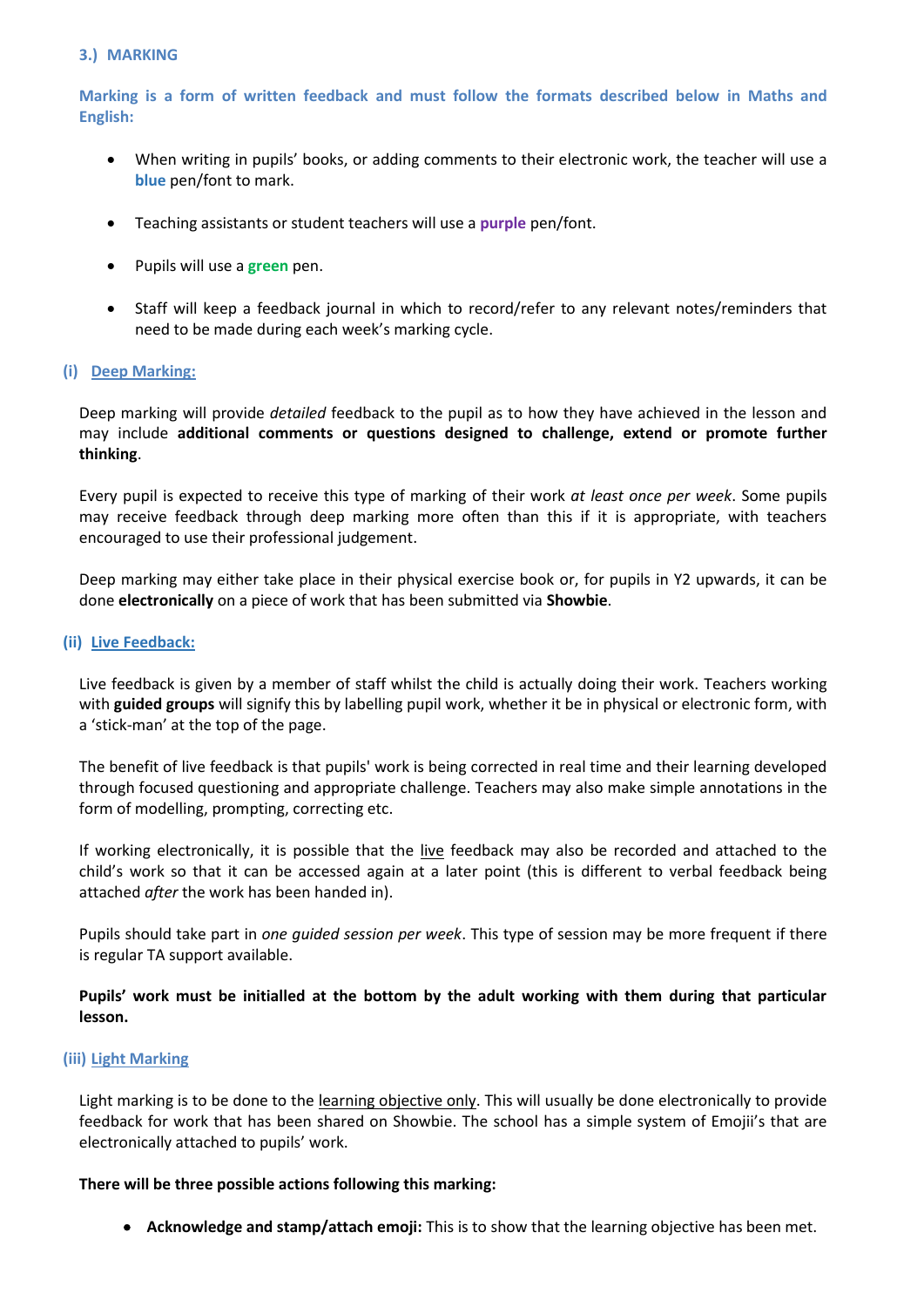- **Minor corrections:** Simple rule of thumb*:* A child should see a minor correction and think, *"Oh yes, I missed that"* rather than, *"Oh, I didn't know that."* This will typically be for a common spelling/secretarial error or an issue with layout/presentation. It may also refer to an obvious mistake or omission.
- **Verbal feedback to the pupil:** Verbal feedback will predominantly involve further teaching, guidance or support but may also involve setting further challenge or celebrating and sharing excellent achievement.

In the case of digital work the VF can be attached to the child's work for them to listen to. This will need to be marked VF. Teachers may wish to keep their own brief note as to the VF given for possible future reference with that pupil.

 **Praising work:** Pupils can still be praised for their work even when light marking. For instance, writing a specific comment such as "*great use of language*" or "*accurate calculations*" next to the actual part of the work that you are referring to makes it clear to the pupil exactly what you are happy with and takes up no more time than simply writing "Good work".

Examples of good work can be shared with the class group via Showbie.

## **(iv) Pupil Marking**

From time to time pupils may be asked to self-mark their work, or to swap it with a partner for peer marking. This strategy is particularly useful for pupils in UKS2 and conforms to the school's aims for pupils to work collaboratively.

If a child is self-marking, whether it be physically or electronically, they must self-mark in **green pen**. This will include putting a green stick man at the top of the page to indicate that the marking has been done by a pupil. Mistakes are to be marked with a cross and pupils must then have a go again at the question underneath. They must not cross or rub out, as this shows their progression of work. A rubber can be used to correct drawings or for minor mistakes.

All children are expected to reflect on how well they have understood the learning objective and the lesson by marking on a smiley face system. This will need to be built in to the end of each lesson.

## **(v) Subjects other than Maths and English:**

Teachers are to use light marking in all other subjects, including Humanities and Science. This will support with workload and work/life balance. Books will remain in use in all subjects as part of the school's hybrid approach to the use of digital technology and traditional recording methods.

#### **(vi) Student Teachers**

Instruction will also need to be given as to the school's approach to marking work/providing feedback electronically and must ensure that they mark in line with School Policy with support and guidance from the class teacher.

The class teacher is responsible for the quality of marking completed by student teachers who have delivered lessons. A weekly check must take place where a sample of work marked and assessed is quality assured by the class teacher. Any issues arising from this will be raised with the student teacher and rectified immediately.

#### **(vii) Support staff**

The symbols **I (independent)** or **S (Supported)** must be used to indicate whether a child has been supported by an adult or has worked independently. This is particularly useful in KS1 and with SEN pupils.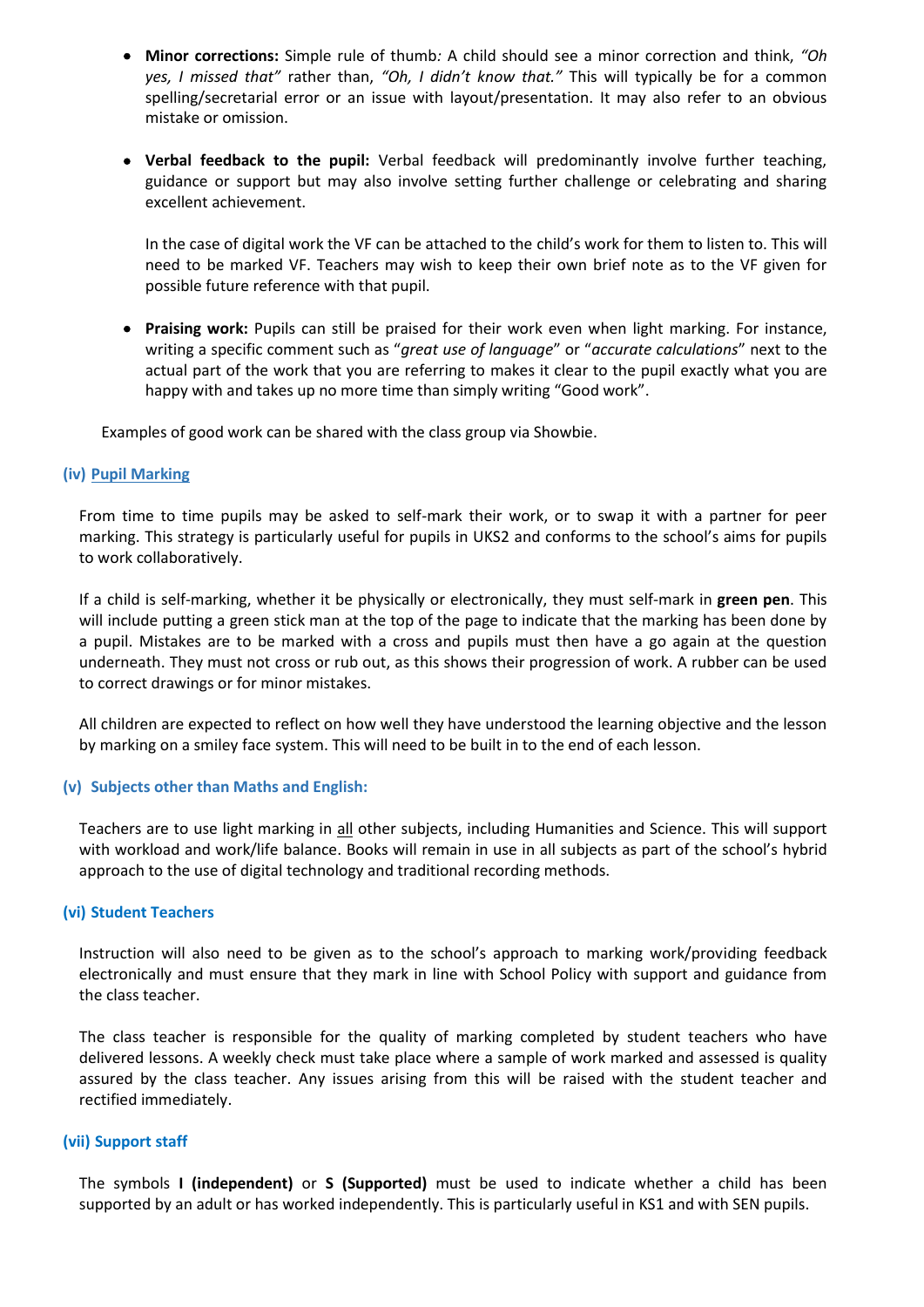#### **4.) MARKING WRITTEN WORK IN ENGLISH LESSONS (Pathways to Write):**

## **Use of "Mastery" and "Gateway" keys**

- When providing written feedback in **English** books or on work that is produced electronically, teachers will directly refer to the Mastery and Gateway "Key statements" that are specific to the current unit of work. These will be displayed on a title page in each child's book at the beginning of a new unit or text. This is also to apply in the case of recorded voice feedback that is attached to electronic work.
	- "Gateway" keys refer to the *maintenance of previous learning*. Pupils will be expected to demonstrate that they can still apply existing skills.
	- "Mastery" keys refer to *new learning* that is being actively taught as part of the unit.
- Each Key will be ticked and initialled as and when the skill has been achieved/demonstrated. This will make it easy and straightforward to cross-reference pupils' achievements during each unit of work.
- Any comments regarding pupil's learning will relate **directly to the key(s)** on the title page so as to keep feedback clear and concise.
- Teachers may provide additional feedback regarding secretarial skills/layout and presentation of work as needed. This should be concise and based upon established non-negotiables. With all feedback, whether it be physical of electronic, there must be an expectation that this should result in an immediate change in the pupils' work.
- **The final written piece of work at the end of each P2W unit will always be physically deep-marked.**

## **5.) LAYOUT OF WORK - BASIC PRESENTATION NON-NEGOTIABLES:**

## **(i) Date:**

In **English** books and all books other than those used for Maths, the day and date are written in full.

In **Maths** the date is written numerically at the top of the *Powermaths* title page or at the top of the exercise book page if working in Maths Journals.

## **(ii) Pen/Pencil:**

A pen licence will be issued to children who are able to consistently meet the expected standard of presentation using the school 'rainbow writing' in ALL subjects (not just English). This is to recognise pupils' handwriting achievement regardless of their age. Pupils are to use pencil until this time.

This does not apply to pupils when working using a stylus on their iPad.

## **(iii) Layout:**

In **English** and **Guided Reading** books the children are expected to present their work in the following manner:

- underline the date and title in pencil
- write from the margin
- use their best handwriting
- avoid crossings out

In **Science** books children are expected to follow the above criteria and also comply with the expected form of writing up investigations (See **Science Policy**). These are age-specific and vary from year to year.

In **Maths** children have two books. They have a maths journal that contains traditional squared paper. They also have a *Powermaths* workbook, which has printed material for them to record their work directly.